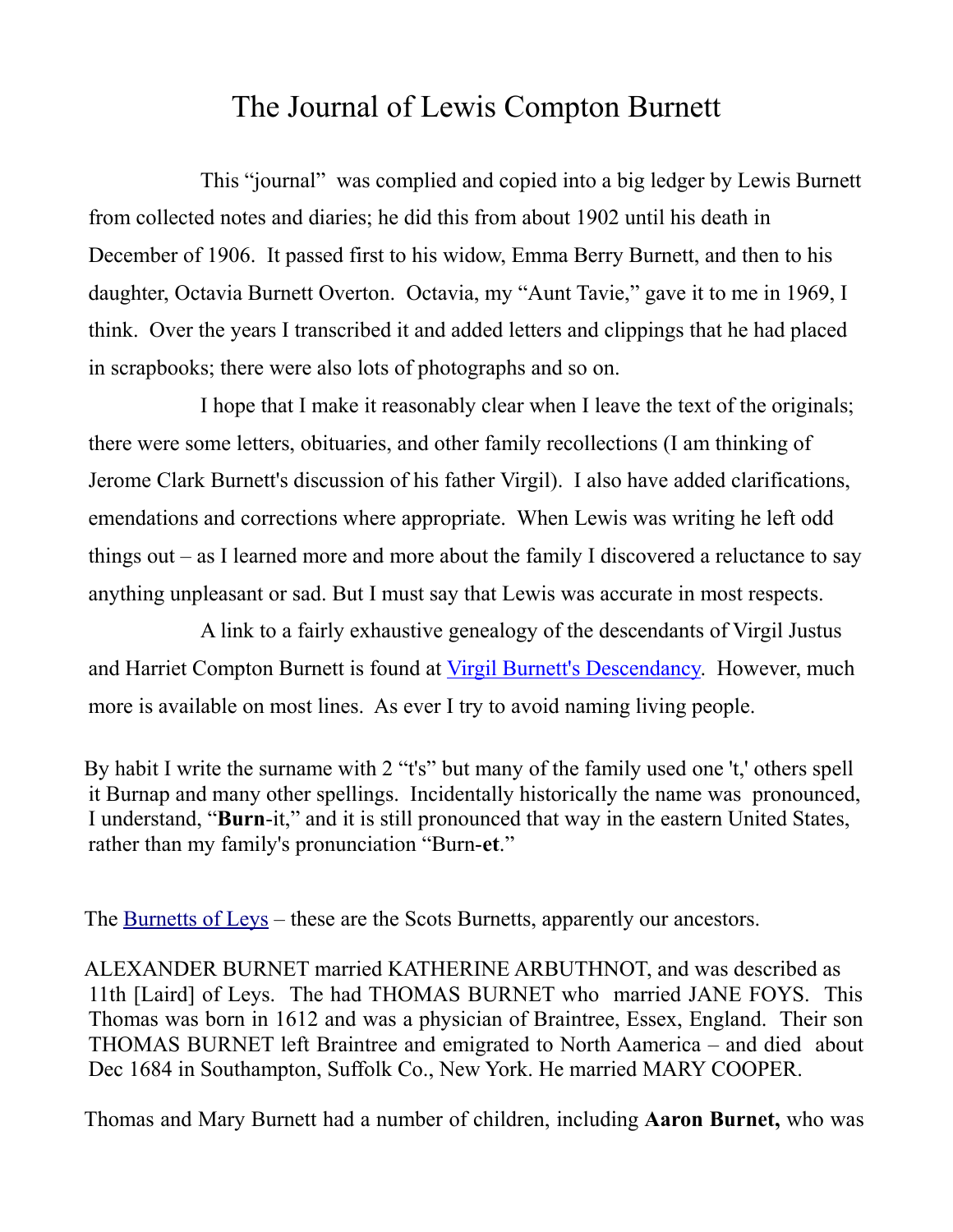## The American Burnet(t)s

**Aaron Burnet,** who was born in 1655 in Southampton, Suffolk Co., New York. He died in Sep 1755 in Madison, Morris Co., New Jersey. He married Elizabeth in Southampton, Suffolk Co., New York. She was born in 1655. She died in 1755 in Madison, Morris Co., New Jersey.

This Aaron had as a son a second Aaron Burnet who was born in 1695 in Suffolk, Livingston Co., New York. He died in 1791 in Madison, Morris Co., New Jersey. He married Sarah Herrick who was born in 1695 in Long Island, Suffolk Co., New York. She died in Madison, Morris Co., New Jersey. Among their children was William Burnet, b 1734.

William Burnet was born in 1734 in Madison, Morris Co., New Jersey. He died in 1805 in Caldwell, Essex Co., New Jersey. He married Mary Miller, daughter of William Miller between 1755-1758. She was born in 1726. She died on 08 Jan 1787. Bottle Hill was later known as Madison. Private, Continental line and NJ Militia

His children include William Burnet who was born on 05 Apr 1758. He died on 05 Feb 1807 in New Jersey. He married Annah Dodd, daughter of Caleb Dodd in Morris Co., New Jersey. She was born on 22 Aug 1765. She died on 18 Jun 1818 in Caldwell, Essex Co., New Jersey. Among their sons was Justus Burnett who was born about 22 Jun 1760 in New Jersey.

Justus Burnet died on 05 Dec 1826 in Morris Co., New Jersey. He married Lois Crane, daughter of Stephen Bradford Crane and Rhoda Holloway in 1783 in New Jersey. She was born on 11 May 1760 in Montclair, Essex Co., New Jersey. She died on 07 Nov 1831 in Hanover, Morris Co., New Jersey. Justus was said to have been a music master (singing) as well as some sort of engineer. He also had a tan yard.

Justus Burnett and Lois Crane had the following children: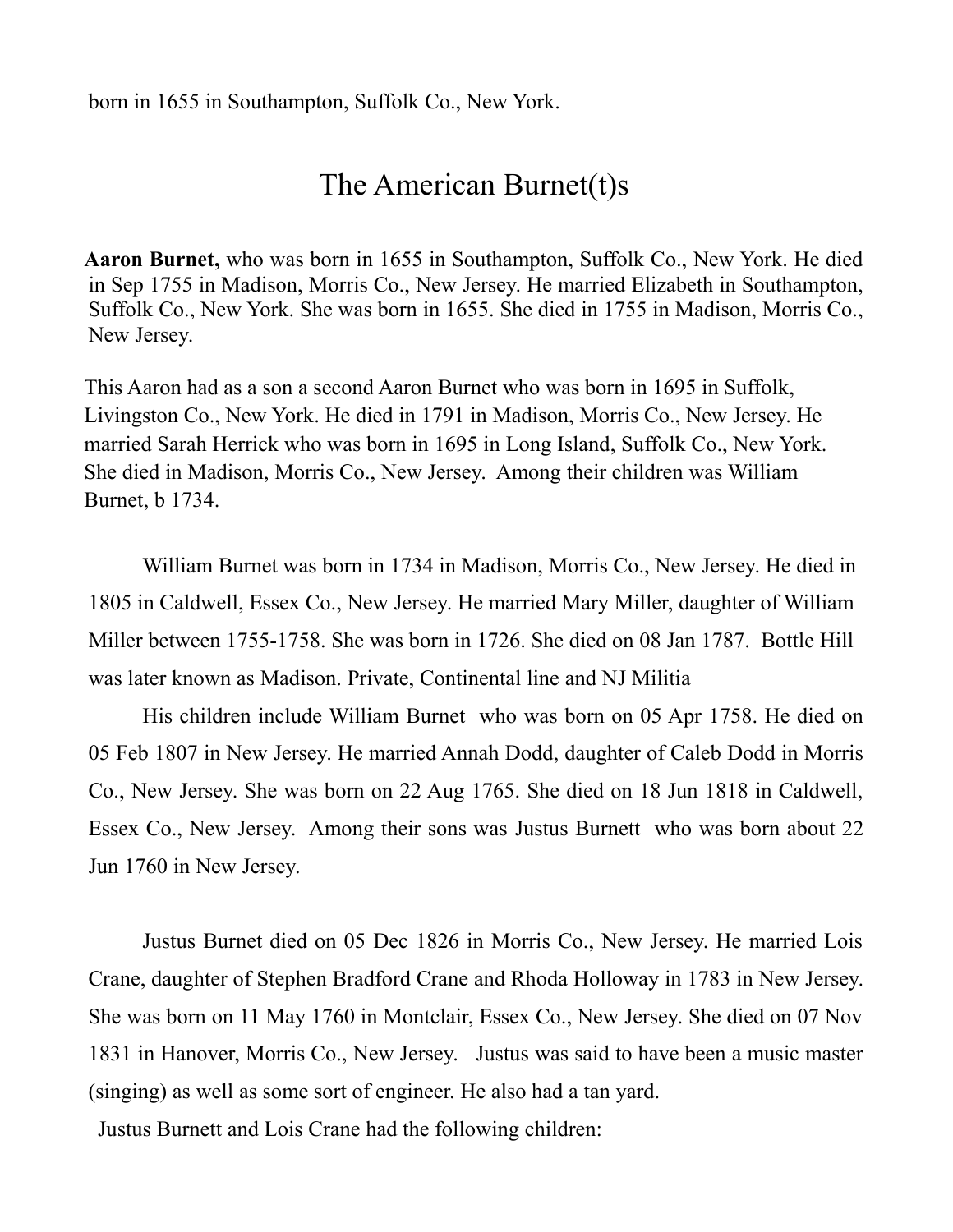- 1) Mary M. Polly Burnett was born on 02 Feb 1784 in Caldwell, Essex Co., New Jersey. She married Ebenezer Moore on 06 Dec 1803.
- 2) Linus B. Burnett was born on 14 Dec 1785 in Caldwell, Essex Co., New Jersey. He died on 18 Oct 1854. He married Polly Mulford. She was born in Dec 1788. She died on 24 Apr 1837. He was a blacksmith in Chatham NJ, and is mentioned in the journal of Lewis C. Burnett.
- 3) William Burnett was born on 05 Apr 1788 in New Jersey. He died after 1860 in IN?. He married Sarah H. She was born about 1808 in New York. He married Charity Vleit. He was a blacksmith - living in Terre Haute and Clinton, IN in 1840's and into 1860.
- 4) Rhoda Horton Burnett was born on 19 Dec 1790 in Caldwell, Essex Co., New Jersey. She died in 1868 in Irvington, Essex Co., New Jersey. She married Aaron B. Harrison. She married (2) Jabez Tuttle on 02 Feb 1808. He was born on 19 Sep 1783 in Morristown, Morris Co., New Jersey. She married (3) Demas Harrison, son of Joseph Harrison and Rhoda Freeman on 03 Feb 1828. He was born on 10 Sep 1793. He died on 27 Apr 1849 in Irvington, Essex Co., New Jersey.
- 5) Sarah M. Burnett was born on 22 Dec 1792 in New Jersey. She married Stephen



Douglas on 20 Mar 1814 in New Jersey. He was born about 1790 in New Jersey.

6) Stephen Grover Burnett was born on 18 Sep 1794 in Caldwell, Essex Co., New Jersey (Hanover). He died on 21 May 1862 in Terre Haute, Vigo Co., Indiana. He married (1) Hannah Seymour Creal, daughter of Anthony Creal and Hannah Seymour in 1818 in Saratoga, New York. She was born on 02 Mar 1799 in Jamestown, New York and died on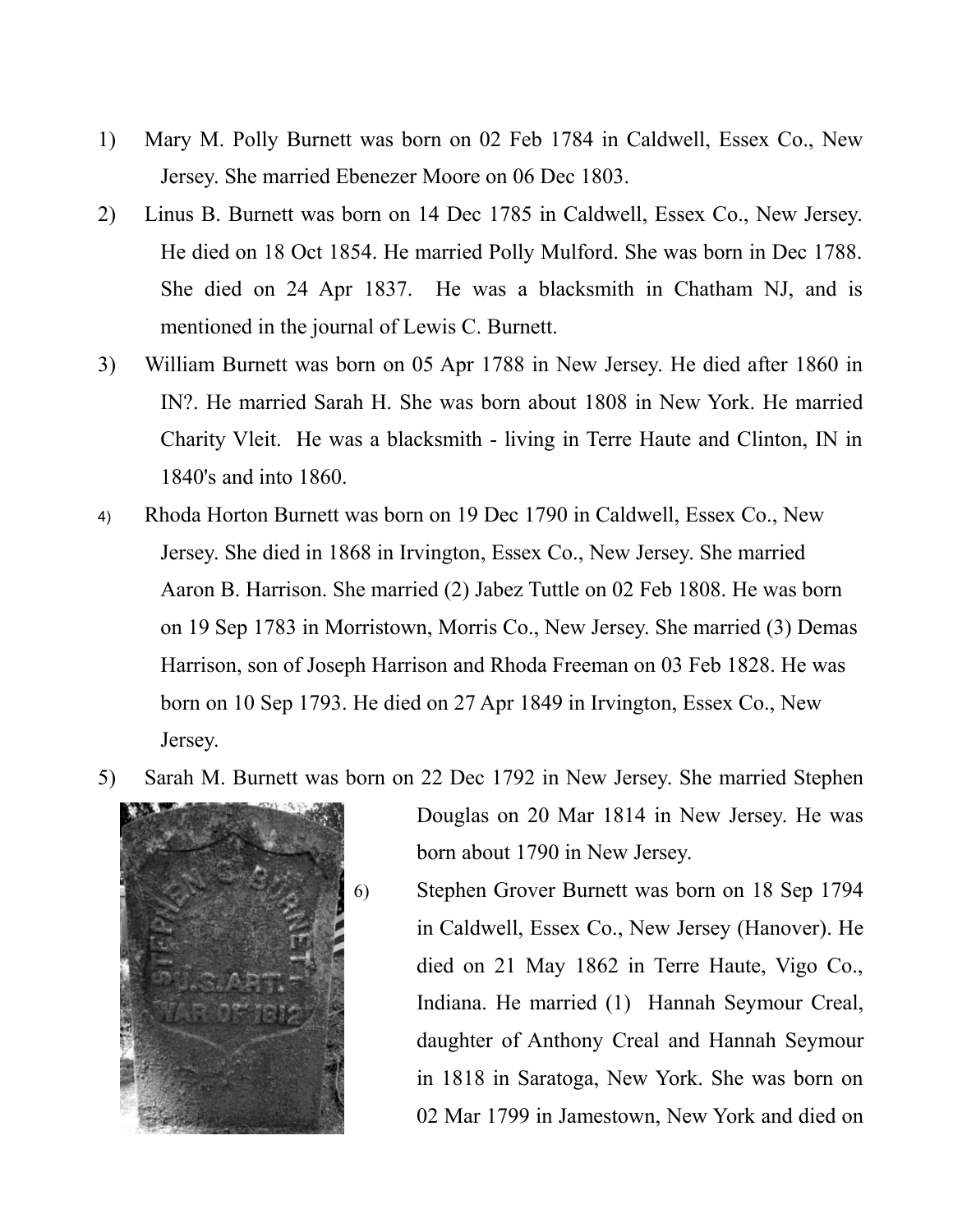07 Dec 1829 in Terre Haute, Vigo Co., Indiana. He married (2) Ann Scully on 20 Mar 1830 in Vigo Co., Indiana. He married (3) Catherine Adams on 10 Dec 1835 in Vigo Co., Indiana. She was born about 1796 in Scotland. "SOLDIER OF 1812."

- 7) Hanna Burnett was born on 26 Dec 1796 in New Jersey. She died about 1868. She married Benjamin Austin Denehie. He was born in 1795 in New Jersey. He died in 1843 in Vigo Co., Indiana. She married (2) Peter Mallory on 14 Jan 1847 in Vigo Co., Indiana. He was born about 1795 in Vermont.
- 8) Eleazer Burnett was born on 17 Jul 1799. He died on 22 Jul 1868 in Terre Haute, Vigo Co., Indiana. He married Harriet Olcott. She was born about 1806 in New York.
- 9) Roselinda Melinda Burnett was born on 16 Jul 1801 in New Jersey. She died on 15 Oct 1879 in Essex Co., New Jersey. She married Andrew G. Mukford. He was born on 23 Dec 1801 in New York. He died on 29 Apr 1861 in Newark, Essex Co., New Jersey.
- 10) John M Burnett was born on 02 May 1804. He died about 1830.
- 11) Eliza S Burnett was born on 16 Jan 1807 in Caldwell, Essex Co., New Jersey. She died on 31 Jul 1840. She married John Ogden Tuttle, son of Caleb Tuttle and Jemima on 14 Jan 1824. He was born on 15 May 1803 in Morris Co., New Jersey. He died on 04 Mar 1881 in Hanover, Morris Co., New Jersey.
- 12) Virgil Justus Burnett was born on 06 Mar 1809 in New Jersey. He died on 02 Dec 1858 in Terre Haute, Vigo Co., Indiana. He married Harriet Stackhouse Compton, daughter of Joseph Compton and Ruth Terrell on 01 Jul 1832 in New Jersey. She was born on 10 Aug 1807 in Perth Amboy, Middlesex Co., New Jersey. She died on 29 Apr 1901 in Lincoln, Lancaster Co., Nebraska.